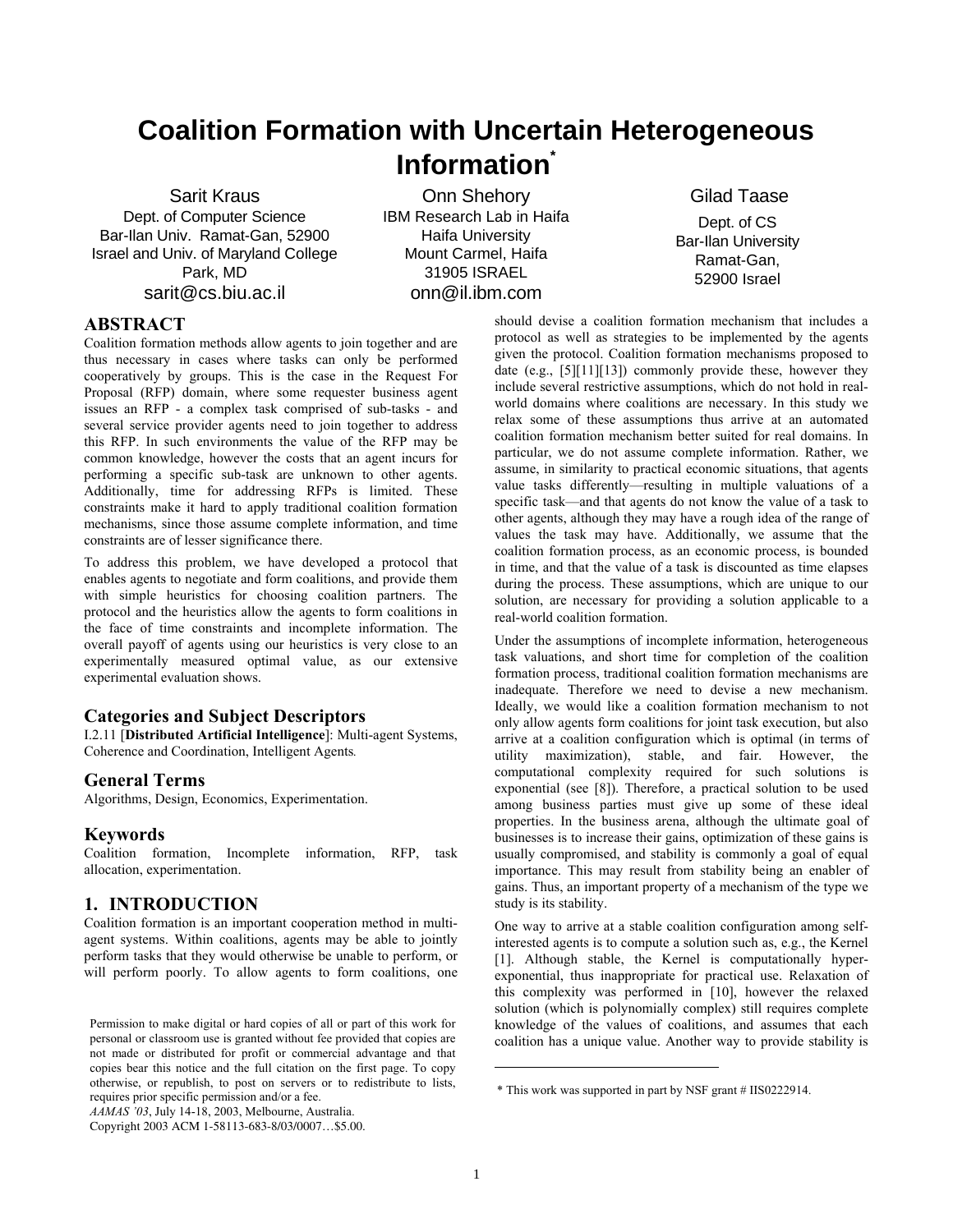to design a computationally feasible stable coalition formation mechanism. This will inevitably require that the utility be compromised, however stability and fairness can be planned for. The goal of this study is to develop such a mechanism.

We design, implement and evaluate a mechanism that allows business parties to form coalitions for performing tasks jointly. An example business domain in which such a mechanism is applicable is the business-to-business (B2B) Request For Proposal (RFP) domain. In the B2B RFP domain, contractors attempt to join together to address complex requests, composed of several subtasks, for products or services. To beneficially address these requests it may be essential to form coalitions. Time is however very limited, and although each request may have a price tag attached to it, its value to each business party is typically different and unknown to the other parties. The mechanism we developed addresses exactly such conditions. We provide a protocol for agents to negotiate the formation of coalitions based on their *estimated* values. We further provide heuristics for proposal preparation and selection as well as adaptation methods, to be used by the agents in conjunction with the protocol. Our experiments demonstrate stability, as deviation from pure strategy profiles proves non-beneficial. They further show satisfying gains, proved to be close to the (experimentally computed) optimum.

#### **2. PROBLEM DESCRIPTION**

We consider situations where a set of RFP tasks,  $\mathfrak{I} = \{T_1, ..., T_n\}$ should be satisfied as soon as possible. Each task  $T_i \in \mathfrak{I}$  consists of sub-tasks *Ti1*,…,*Tin*. There is a set of self-interested agents,  $\mathbf{A} = \{A_1, \ldots, A_m\}$  that are able to perform some of these sub-tasks and each tries to maximize its benefits. An agent is capable of performing only a subset of the subtasks of a given task. We assume that there is a boolean function, φ from ℑXÅ to {*true*, *false*<sup>}</sup>, that associates with an agent  $A_i$ , and a sub-task  $T_{ik}$  the value *true* if the agent is capable of performing  $T_{ik}$  and the value *false* otherwise. We further assume that all the agents know this function. That is, each agent knows its own capabilities and the capabilities of all the other agents. An agent  $A_j$  has a cost,  $b^j_{ik}$ , for each subtask  $T_{ik}$  it can perform. These costs are private knowledge and an agent, while knowing its own costs, does not know the costs of other agents and may be able only to estimate these costs.

Since an agent cannot perform all of the subtasks of a given task, it must cooperate with other agents in order to satisfy that task. Thus, we assume that agents form coalitions in order to satisfy tasks. A coalition is paid for satisfying a task. A coalition  $\mathfrak{C}_{T}$  for a task *T* is a tuple  $\langle C, \text{alloc}, u \rangle$  where *C* is a set of member agents, *alloc* is an allocation function that associates with each subtask of *T* a member of *C* such that  $alloc(T_{ik})=A_i$  only if  $φ(A_i, T_{ik})=true$ . *u* is a payoff distribution vector – its elements are the benefits of  $\mathfrak{C}_{T}$ members. As the payment made to a coalition to perform its task increases and the sum of the costs associated with the performance of the subtasks by the coalition members decreases, the efficiency of the coalition increases and its members may be able to increase their benefits. We assume that an agent is rational and will join a coalition only if it believes that joining will increase its benefits.

For simplicity, we assume that an agent cannot participate in more than one coalition at a time and also, as a member of a coalition, it can perform only one sub-task at a time.

# **3. SOLUTION APPROACH**

To allow agents to form coalitions given the special settings presented above, we devise a mechanism that consists of a protocol (Section 3.1) and a set of strategies (Section 3.2). To avoid the unrealistic exponential search complexity for optimal strategies, we suggest strategies, which are based on a set of heuristics. These strategies are later evaluated experimentally (Section 4). Participating agents must adhere to the protocol, and this adherence is enforceable. Of course, agents may choose not to participate in the protocol, yet by that they choose to avoid the potential gains from participation. When participating in the coalition formation and following the protocol, agents are free to select strategies other than those we propose. We nevertheless believe, based on our experimental evaluation, that the proposed strategies are highly beneficial, and given their low computational complexity it is reasonable to assume that agents will use them instead of searching for others. The details of the protocol and the strategies follow.

#### **3.1 Protocol**

The coalition formation protocol we propose is a special type of an auction with an extension for coalition formation. The protocol consists of a central manager and multiple agents that can join in. The manager supports two roles – an auctioneer role and a coalition negotiation manager role. Both of these roles are assumed to be neutral trusted third parties that do not discriminate among the participating agents and do not disclose their private information to others.

The auctioneer represents businesses that are in a pressing need for complex products or services and they express their needs by publishing RFPs. At the time of publishing an RFP, its issuer sets its price, however as a result of the urgency, the value of the RFP to its issuer decreases as time elapses. The role of the auctioneer is thus to publish the available RFPs, to collect proposals of coalitions addressing these RFPs, to determine the winning coalition for each RFP, and to discount the price of the RFP over time. The auctioneer is also responsible for distributing the payments to coalition members after they complete the execution of an RFP.

In our model each RFP is a task and its complexity is manifested by its partition into sub-tasks. The auction protocol is used to allocate the tasks in  $\mathfrak I$  to coalitions. The auction is divided into rounds,  $r_1, r_2, \ldots$  and it ends when there are no more tasks to auction or no more agents that participate in the auction, or the values of the remaining tasks are all nullified. At the beginning of the auction, the auctioneer announces, for each task  $T_i \in \mathfrak{I}$ , the price,  $P(T_i)$ , that will be paid to a coalition that will perform  $T_i$  at the first round of the auction. In each round, the prices of unallocated tasks are reduced by a factor  $\delta$ . This  $\delta$  is announced by the auctioneer at the beginning of the auction as well. At each round *r*, for each unallocated task  $T_i \in \mathfrak{I}$ , there may be zero or more coalitions that propose to perform the task. The auctioneer verifies that the members of the proposing coalitions can jointly perform the task (i.e., they hold all of the required capabilities) and awards each task to the first qualified coalition that proposed to perform that task. When two (or more) qualified coalitions submitted their proposals simultaneously, the auctioneer selects one of them randomly. The winning coalition is paid  $P(T_i)$   $\delta'$  upon performing the entire task. Partial fulfillment of a task yields no payment. Additionally, the submission of a proposal to the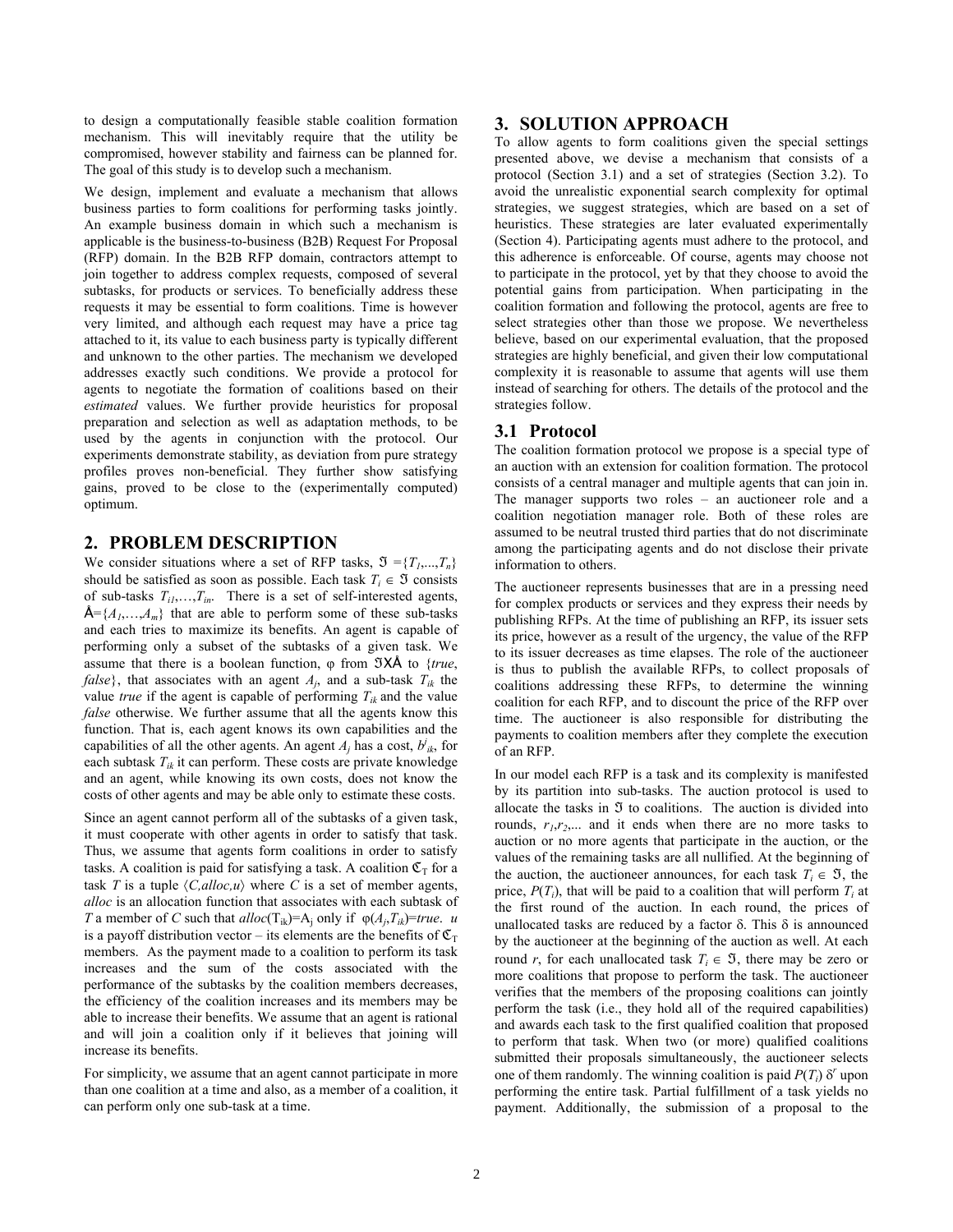auctioneer is binding, i.e., after a coalition is awarded a given task its members cannot break their contract (this can be enforced by imposing very high fines).

The cost B<sub>c</sub> of a coalition  $\mathfrak{C}_{T} = \langle C, \text{alloc}, u \rangle$  is the sum of the costs of the agents for performing their allocated subtasks within  $\mathfrak{C}_T$ , i.e.,  $B\epsilon = \sum_j b_j$ , where  $b_j$  is the cost of  $A_j$  and the sum is over all  $A_j$ members of *C*. Thus, the net benefits of a coalition  $\mathfrak{C}_{\mathsf{T}}$  that was awarded task  $T_i$  at round *r* is  $N = P(T_i) \delta^r$  - Bc. The protocol manager is in charge of distributing  $B_{\mathfrak{C}}$  among the members of *C*. Each agent  $A_i$  is paid its cost  $b_i$  plus an equal share of *N*. That is,  $A_i$  will be paid  $b_i + N/C$ . Here, a member of *C* is uncertain regarding Bε since it is uncertain about the costs of the other members. Yet, the protocol manager must know the exact  $b_i$ values for payment calculation, and the protocol dictates that the agents disclose this information to the manager. We are aware that self-interested agents may be motivated to deceitfully inflate their cost to increase the payment allocated to them, however we assume that they do not do that.\* As stated in the introduction, our major goal it to provide the coalition formation and task allocation protocols. Payment distribution schemes other than the one we use may be devised however are not the focus of this paper. Prior to submitting proposals to the auctioneer, the agents need to form coalitions. For this, we suggest that the agents negotiate in order to form coalitions. This negotiation is facilitated by our mechanism via its negotiation manager role. During the coalition formation negotiation, agents send and receive proposals for coalitions to be formed. A proposal by an agent A<sub>i</sub> specifies a coalition  $\mathfrak{C}_{\mathsf{T}} = \langle C, \text{alloc}, u \rangle$  where A<sub>i</sub>,  $\in C$ . The coalition formation negotiation is performed via the negotiation manager. At each auction round the protocol allows only one negotiation round. This is enforced by the manager. At each negotiation round, the manager orders the agents randomly, and the agents perform negotiation actions in that order. Each agent, in its turn, can either send a proposal for forming a coalition *C* to all of its members or accept such a formation proposal made to it by another. An agent has only one turn in each round. All offers are valid for one round and thus an agent making an offer must wait until it hears from all of the agents to which it proposed. It cannot accept any other proposal in this round. Note that proposals are all sent via the auctioneer and recorded there. As a result, an attempt to bypass the protocol - sending proposals externally and agreeing on coalitions to be formed – will be detected by the manager and can be penalized for. If all the members of a proposed coalition accept the proposal, the coalition is proposed to the auctioneer for performing a specific task. If a coalition is awarded the task then the members of the coalition quit the protocol. The agents that have not joined a coalition in a given round continue to negotiate in the next round.

# **3.2 Heuristics**

 $\overline{a}$ \*

An agent that participates in the protocol presented above needs means to decide which coalitions to propose to which other agents. It also needs to be able to decide upon acceptance and rejection of proposals it receives from others. As stated earlier, computing the best strategy to handle such proposals is exponentially complex. Hence, we present a set of heuristics on which these strategies rely. These heuristics will provide the agent with a method for ranking the coalitions it can be part of according to their desirability to it. For this ranking, several criteria may be used.

To rank candidate coalitions, an agent should first inspect the set of RFP tasks and their partition into sub-tasks. It should then examine the other agents and their capability to perform these sub-tasks. (As stated above, these capabilities are assumed to be common knowledge). Following, the agent can compute the coalitions that can jointly address the RFP. Only then can the agent rank these coalitions. Suppose that there are *n* agents, *m* tasks and a maximal number of *k* subtasks per task. For each subtask *s* of a task *T* that the agent can perform, there are  $O(n^k)$ possible sets of agents that can perform the other subtasks of *T*. The number of subtasks that the agent can perform is of order O(*mk*). Thus, overall the agent faces an exponential complexity. In our solution we assume that  $k$  is small. Fortunately, in many real-world RFP environments this assumption holds. Consequently, inspection of all possible coalitions is feasible in spite of the exponential complexity. Otherwise, the search itself would require simplifying heuristics to provide feasibility.

Ranking is affected by the knowledge that agents have. Some heuristics are applicable only in case that an agent has enough knowledge about the costs of other agents. The agents may try to build estimations about the costs of the other agents in the negotiation process. With no prior information, an agent can evaluate the cost of a sub-task to other agents as equal to its own cost for performing that sub-task. The agent may however have a rough estimation, based on "common knowledge" of the cost of other sub-tasks. During the negotiation, an agent may change its estimations regarding the costs of different agents, according to their behavior in the negotiation. A payoff demanded by an agent as part of a proposal is not a good estimator of its cost, because it includes the desired profit as well, and thus it is an over-estimator of the cost.† Nevertheless, combined with other estimators, payoff requests can be useful for cost estimation.

Once an agent has computed the list of candidate coalitions and has acquired some knowledge of the costs the other members of these coalitions should incur when performing the sub-tasks allocated to them within these coalitions, it can rank the coalitions. Following, we provide heuristics to be used by the agent for this ranking. We consider two basic heuristics for ranking coalitions as well as two adaptation methods that can be used in conjunction with the basic heuristics. Our experimental results show (see section 4) that, in spite of the simplicity of the proposed heuristics, they provide good results when compared to a centralized experimental optimum (computed via iterative hill climbing). We also developed, implemented and tested other heuristics. However, the ones presented in the paper were lead to the best results.

1

Our payment distribution scheme was chosen for its simplicity. However businesses, and in particular publicly held ones, are audited by their accountants and later need to reveal this information to shareholders. Deceitful expenses can be exposed in this process and will be penalized for. Therefore, our payment scheme is reasonable for a B2B environment.

<sup>†</sup> Some agents may try to inflate their demands, either in an attempt to mislead regarding their costs, or out of mere greed. However, an agent that demands too much may hurt itself, since it incurs the risk that proposals the exclude it will be favored.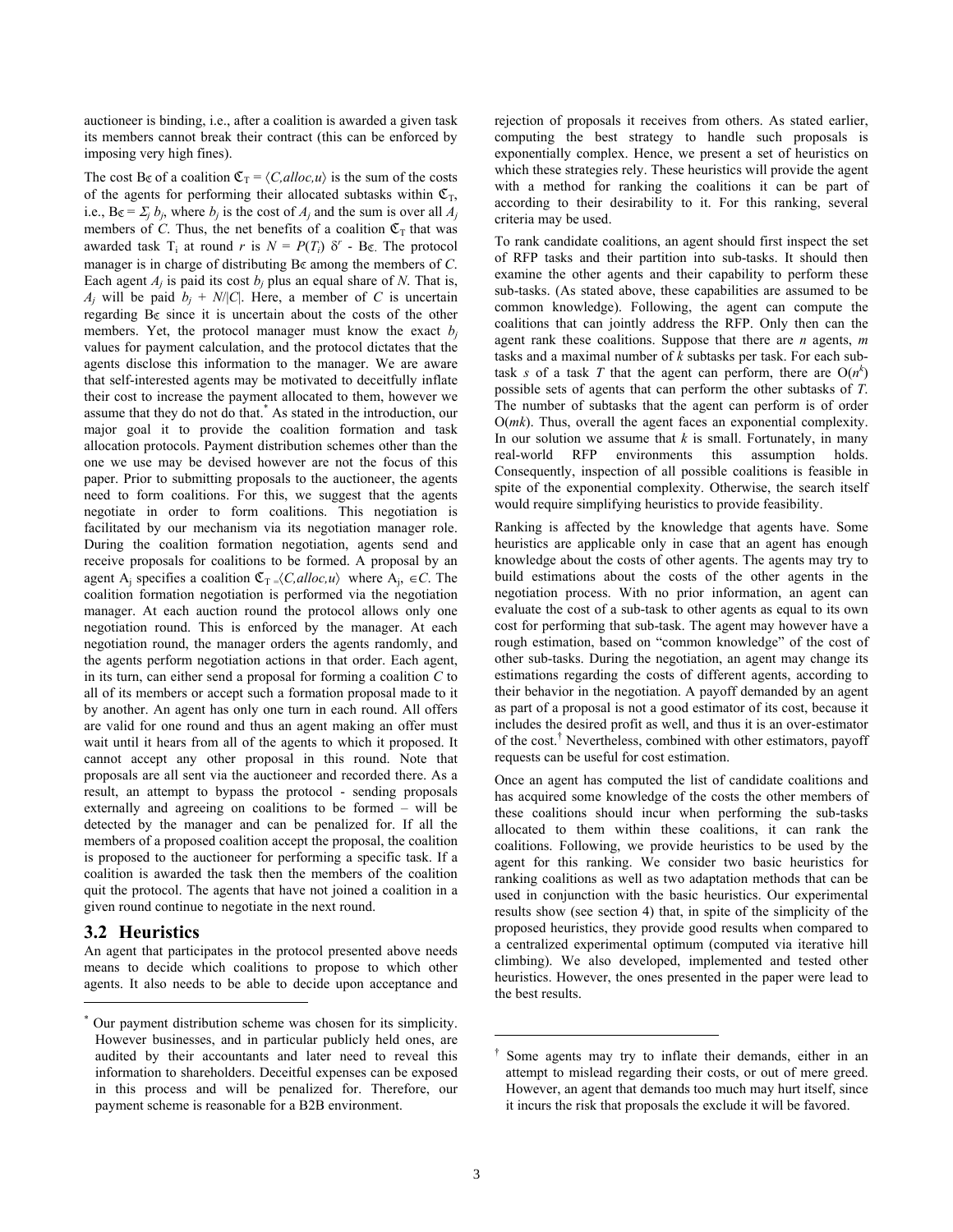*Marginal heuristic:* The first heuristic is based on the marginal profit of the whole coalition (thus called henceforth *marginal*). This heuristic suggests that, in order to rank a coalition, an agent should sum the estimated costs of all the agents participating in the coalition for performing their allocated subtasks, and subtracts the sum from the current value of the coalition. This difference is the agent's estimation of the net value of the task. To enable comparison of the heuristic with other heuristics, we will normalize the net value by dividing it by the maximal possible value of a coalition. The marginal heuristic guides the agent to choose a coalition with the highest normalized value.

This heuristic represents a simple, common sense, behavioral pattern. Preferring coalitions that have a greater net value is a reasonable decision, as these may provide a higher utility to the member agents as well. In fact, given our protocol, a greater net value of the coalition guarantees (in the case of coalitions of an equal size), a higher individual utility. The only issue here is that, in practice, the agent only estimates the net value of the coalition, this estimation may be far from the actual net value, and therefore utility maximization is not guaranteed.

*Expert heuristic:* The second heuristic is based on reduction of competition, allowing an agent to capitalize on its expertise (thus called henceforth *expert*). An agent may be considered an expert (with respect to a subtask required for some RFP) when only a few other agents can perform it as well. The expert heuristic directs an agent to seek tasks with a low number of competitors.

The marginal heuristic may be problematic when several agents compete over the same subtask. This might result in many rejected offers, lowering overall utility. The expert heuristic tries to resolve this problem. It suggests that an agent try to form coalitions in which it performs subtasks of which it is an expert. The normalized value of the heuristic for a coalition is 1 minus the number of agents capable of performing the task that the agents perform in the coalition, divided by the total number of agents. The expert heuristic attempts to minimize collisions of the agents, by driving them to a subtask allocation based on their capabilities. It also aims at better matching agents to subtasks, resulting in a wider range of tasks being performed.

Both of the heuristics that we provide yield similar ranking results on successive negotiation rounds. As a result, an offer, which was rejected on one round, may be regenerated, offered again, and rejected again on the proceeding round. Thus, recurring rejected offers may be a major problem of the suggested heuristics. In fact, in our control experiments, we were able to generate this problem. To solve this problem, we applied two methods that allow agents to adapt their proposals and responses based on results of preceding negotiation rounds.

The first adaptation method suggests that an agent will exclude agents that have rejected its current proposals from any future coalition proposal it makes. This inevitably leads to choosing other agents, different from the rejecting ones, thus increasing the chances of successful negotiation. Our experiments show that this method indeed improves the results of the coalition formation process. The first adaptation method, however, may be reacting too severely. Excluding other agents from *any* future proposal may prevent the formation of beneficial coalitions. Hence, we devised another adaptation method, according to which an agent that offered a coalition that was rejected will not offer the same allocation of subtasks to the rejecting agents in the following

rounds. This method increases the variety of proposed coalitions, without being too preventive.

Using the proposed heuristics and the adaptation methods, each agent at its turn (set by the protocol) inspects and ranks possible coalitions. In case it has not received any proposal at the current negotiation round, it sends the coalition with the highest rank as a proposal to the members of the candidate coalition. An agent that received proposals compares its share from the best proposal received to its estimated share from the coalition it plans to form. It takes into consideration the discount rate, by willing to accept an offer even if its proposed share is less than its share in its preferable coalition, but more than the discounted desirable share. If the best proposal is acceptable, it sends an acceptance message to the sender of the proposal. Otherwise, it sends the coalition with the highest rank as a proposal to the members of the candidate coalition.

The heuristics we suggest as well as the adaptation method were evaluated experimentally. The details of this evaluation follow.

# **4. EXPERIMENTAL EVALUATION**

To examine our protocol and to compare between the proposed heuristics and to study how parameters of the environment influence the agents' behavior we have developed a simulation system and performed a series of experiments. We present below the settings of these experiments, followed by the results.

# **4.1 Settings**

A setting in our experiment consists of the following: (1) the number of agents; (2) the number of tasks and (3) the number of subtasks per task. To create a specific configuration, the following parameters were determined: the value of each task, the capabilities of each agent (i.e., which sub-tasks it can perform) and the cost of a given agent to perform the tasks it is able to do.

In most of the experiments we considered six basic settings: (i) 6 agents, 2 tasks and 3 subtasks/task; (ii) 10 agents, 2 tasks and 5 subtasks/task; (iii) 10 agents, 5 tasks and 5 subtasks/task; (iv) 12 agents, 3 tasks and 4 subtasks/task; (v) 16 agents, 4 tasks and 4 subtasks/task; (vi) 16 agents, 5 tasks and 4 subtasks/task. We chose these settings since they provide a variety of agents/tasks combinations varying the number of agents between 6 and 16. In some environments the number of subtasks to be performed is larger than the number of agents (settings iii and vi) thus, given our assumptions that each agent could perform only one subtask at a time, not all tasks can be performed in these settings. In other settings the number of agents is equal to the number of possible subtasks to be performed (settings  $i$ , $ii$ , $iv$ , $v$ ), thus the ability to perform all tasks depends on the agents' capabilities. We also experimented with larger settings: (1) 80 agents, 20 tasks and 3 subtasks/task; and (2) 60 agents, 20 tasks and 3 subtasks/task.

In each experiment, for each of the basic settings, we randomly generated between 100 and 1,500 configurations (depending on the experiment). For each such configuration, we randomly chose 50% of the subtasks to be "specialized tasks" while the rest were "regular tasks". Each agent had a probability of 0.4 to be able to perform a regular subtask, but only probability of 0.15 to perform a specialized task. For each configuration, the value of the task and the costs for performing the subtasks were determined as following. First, for each subtask, we have randomly selected a mean cost with a uniform distribution between 1 and 99. The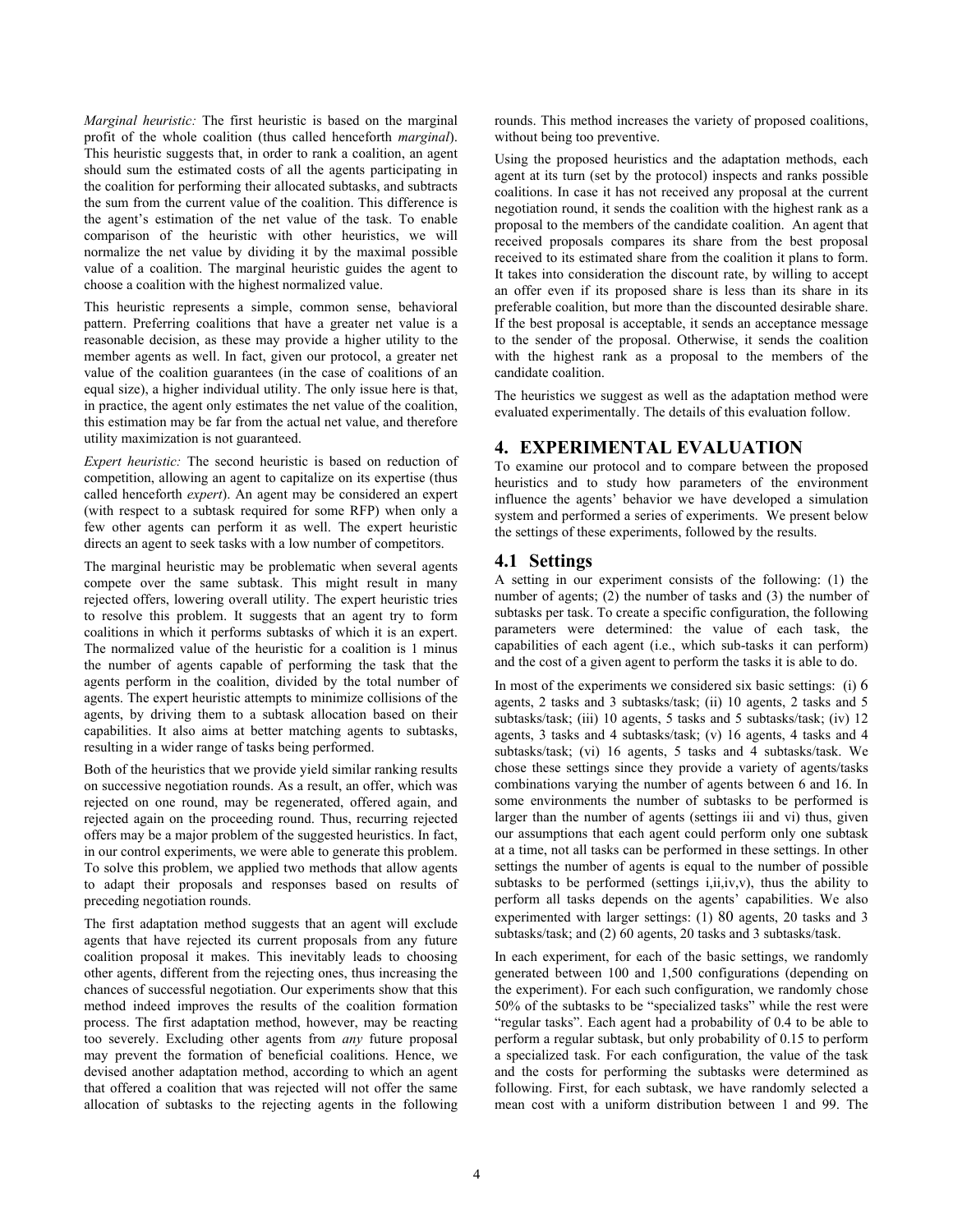value of a task was determined to be the sum of the means of its subtasks times 1.5, giving an average profit of 50%. The actual cost for a given subtask to be performed by an agent that is capable of doing it was determined using a normal distribution with the mean cost of that we have randomly associated with the given subtask before, and a certain deviation (2 in the basic settings). In most of the experiments, the discount factor δ was set to 0.01. Finally, we consider two settings with respect to the information available to the agents. In the first setting, which we refer to as "complete information" case, each agent knows the costs of the other agents, while in the "incomplete information" case, they know only the mean values of the costs. In both cases each agent knows the capabilities of all the agents.

#### **4.2 Results**

When evaluating our proposed protocol and strategies, we are interested in the ratio between the total overall outcome of agent systems acting according to our proposed heuristics, and the optimal centralized outcome of such systems. Because of the high complexity of computing the optimal task allocation, we have computed a near-optimal value by using a hill-climbing algorithm.

#### *4.2.1 Basic experiment*

The goal of our first set of experiments was to compare the marginal and expert heuristics described above, allowing agents to rank coalitions by assigning weights to each heuristic. Since the heuristics are destined to influence in different ways, our hypothesis was that some combination of the two heuristics would give better results than each of the pure heuristics alone would. We also assumed that having complete information would assist the marginal heuristic much more than it would assist the expert heuristic, since the former relies directly on the missing information (of the actual subtask costs, and hence, the actual net task value) in order to evaluate the coalitions.





The experiments examined coalition formation with no adaptation during the negotiation. We tested several combinations of the two heuristics, from purely marginal heuristic to purely expert heuristic. When ranking possible coalitions, the combined heuristics associates with each coalition a weighted sum of the rankings of the pure heuristics. In particular, the pure marginal

strategy assigns a weight of 1 to the marginal heuristic and 0 to the expert heuristic; The mostly marginal strategy assigns a weight of 3 to the marginal heuristic and 1 to the expert heuristic; The combination strategy allocates an equal weight to each of the two heuristics; The mostly expert strategy assigns a 3:1 ratio in favor of the expert heuristic; and the pure expert strategy assigns a 0 weight to the marginal heuristic and 1 to the expert heuristic.

The results of this set of experiments appear in figures 1 and 2. We measured the ratio between the utilities of the various heuristics, and the utility of the centralized near optimal utility. We were surprised to find out that the pure heuristics provided higher average gains than any combination of strategies did. In the case of incomplete information, the expert method was better than the marginal one; in the case of complete information, the marginal method was better. Moreover, in each case we can see a monotonic increase in the overall utility as a function of the ratio



between marginal and expert weights.

Figure 2. Complete information: the marginal heuristic is better

Both heuristics performed significantly better when having complete information. As we have assumed, the marginal method was assisted by the information much more than the expert one was. To gain a better understanding of this phenomenon, we have inspected the number of coalition contracts signed. From this we learned that, whereas with incomplete information the expert heuristic draws its strength by being able to reach much more contracts than the marginal heuristic, in complete information case the number of signed contracts for the expert and the marginal heuristics is almost the same, though the marginal method performs much better by selecting more beneficial tasks. We also noted that when having complete information, the marginal heuristic arrived at contracts signing faster than the expert heuristic did. The reason for this pattern of contract signing is the reliance on information exhibited by the heuristics. When there is incomplete information, the marginal heuristic uses inaccurate information for decisions. It thus runs into conflicts, eventually closing fewer contracts. The expert heuristic does not use the inaccurate information used by the marginal heuristic and avoids these conflicts. When complete information is available, both heuristics can sign more contracts, thanks to a more accurate payoff estimation and division.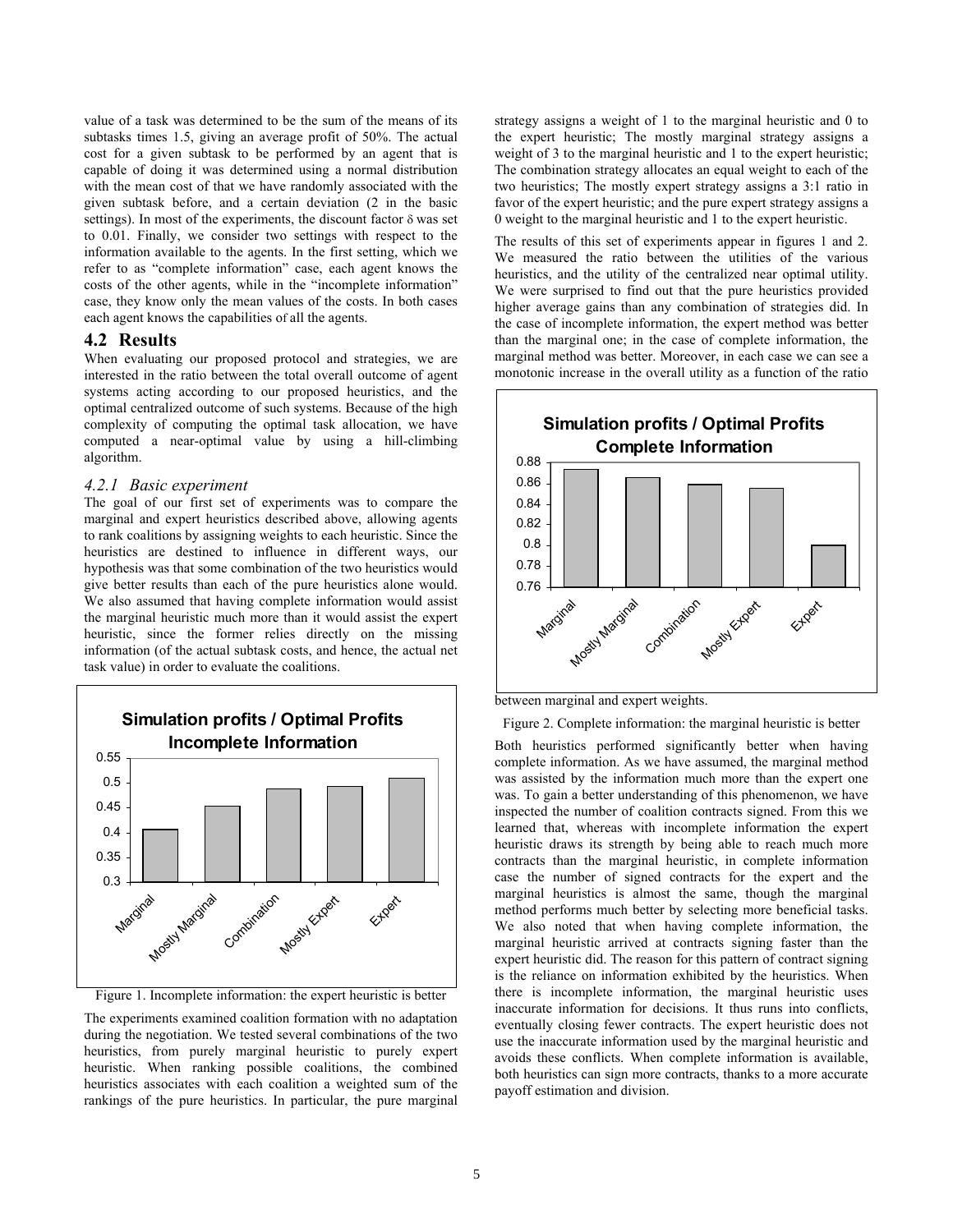#### *4.2.2 Negotiation with adaptation*

The second set of experiments examined the effect of adaptation on negotiation results. We have used the two adaptation methods discussed in Section 3.2. The first and second adaptation methods are referred to here as A1 ad A2, respectively. Recall that the aim of both adaptation methods is to reduce collisions and prevent recurring rejected offers. A1 should prevent many more collisions than A2 would, but may cause the missing of potentially beneficial coalitions. We hypothesized that adding either of the adaptation methods to the marginal and expert heuristics will yield higher gains than the pure marginal and expert without adaptation do. We tested the methods in an incomplete information environment similar to that of experiment 1.



Figure 3. Adaptation increases profits

The results of this experiment set appear in figure 3. As the figure shows, applying both adaptation methods has indeed increased the overall utility, for both the marginal and the expert heuristics. It appears that A1 was substantially better than A2, though. The reason is that the limited reaction of A2 to proposal rejection results in it not handling many collisions, in particular in cases where a new proposal is very similar to a previously rejected one.

We have also conducted large-scale experiments to verify the results of experiments 1 and 2, with 60-80 agents and 20 subtasks. The results were consistent with smaller scale experiments.

#### *4.2.3 Discount rate*

In the basic setting, we set the discount rate to 0.01. In order to verify that our results are consistent when the discount rate changes, we performed a third set of experiments in which we varied the discount rate, keeping the other parameters fixed, similar to the parameters of the pervious experiments. We measured the ratio between the average utilities of the marginal and expert heuristics, and the centralized near-optimal utility. This was performed in both the incomplete information case (Figure 4) and the complete information cases (Figure 5). We assumed that an increase of the discount rate would cause a decrease in the number of contracts signed, and of the total utility. Although the agents consider the discount rate when answering proposals, if the discount rate is high and the contracts are not signed fast, they may never be signed. We thus expected that most of the contracts would be signed in the first negotiation rounds;

this may reduce or even nullify the expert heuristic's advantage of solving conflicts.



Figure 4. Incomplete Information: utility decreases with increase in discount rate



Figure 5. Complete Information: utility decreases with increase in discount rate

As can be seen in figures 4 and 5, in all cases, the overall utility decreased when the discount rate increased. The expert heuristic utility was much more susceptible to the discount rate than the marginal heuristic utility was. When having incomplete information, a high discount rate led both heuristics to yield a similar number of signed contracts in similar time. In the case of complete information, not only had the marginal heuristic yielded many more signed contracts than the expert heuristic did, it also resulted in contracts being signed much earlier.

#### *4.2.4 Cost distribution*

As discussed above, the cost of an agent for performing each subtask is computed based on a distribution function of a "known average" with a specific standard deviation. The average reflects the common knowledge about the usual cost of performing a subtask; the higher the deviation is, the greater will be the dispersion of agents' cost of performing a sub-task. In a sense, in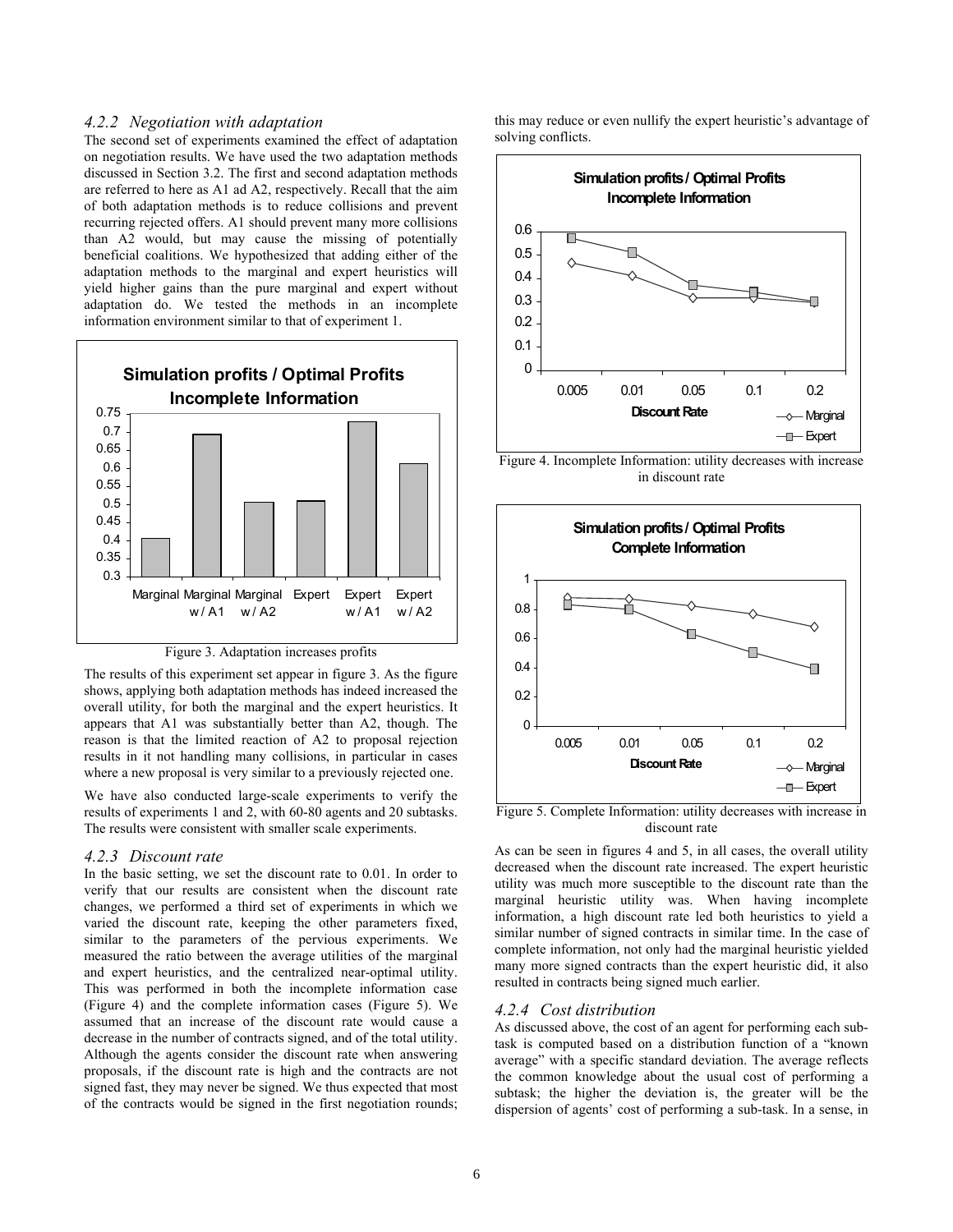the case of incomplete information, since the agents know only the mean value of the subtasks, as the dispersion increases the agents' uncertainty also increases. We wanted to examine the effect of different deviations on the performance of the heuristics. For this, we performed an experiment similar to the previous ones, but this time we changed the standard deviation, keeping the other parameters unchanged. We assumed that a higher dispersion will lead to a decrease in the overall utility, compared to its optimal value and a smaller dispersion will be similar to the case of complete information. We expected the optimal value itself to increase when the deviation increases, since an optimal task allocation will allocate an agent with the smallest cost to each subtask; higher deviation from the average will result in higher net value. That is, if the deviation is small, the costs of some agents are slightly above the average cost of certain subtask, and some are slightly below it. In this case, the optimal algorithm will choose an agent that its cost is slightly below the average resulting in a relatively small profit. However, when the deviation is large, the cost of some agents is much lower than the average cost. The optimal allocation will select an agent with a cost that is much lower than the average, and gains a higher profit than in the small deviation case. Similarly, in the case of complete information (Fig. 7), the marginal heuristic results have not suffered much from increasing the deviation. Since the marginal heuristic chooses the most valuable tasks, increasing the deviation, and thus the dispersion, increases the possibility of gaining more from choosing the right tasks. However, the expert heuristic that does not take the task value into account suffers even in the case of the complete information when compared to the optimal solution. As appears in Fig. 6, when having incomplete information, a very small deviation of 0.01 had given results close to the results with complete information (Fig. 7), as we have anticipated. In addition, the marginal heuristics suffered more from increased uncertainty than the expert heuristics that relies less on the other agents' costs.



Figure 6. Incomplete information: the utility decreases with an increase in cost deviation

#### *4.2.5 Heterogeneous environments*

All the experiments so far have studied the agents' performance in homogenous environments, where all the agents follow the same strategies. In our last experiment, we examined the effect that a deviation from the common strategy will have on the performance

of one agent. It should be more interesting to examine the effect of a deviation from a superior strategy, since it is likely that the majority of agents will implement the superior strategy. Thus, in the case of incomplete information we examined the effect of one agent deviating from the (superior) expert heuristic practiced by the majority and implementing the marginal heuristic. In the case of complete information, we let one agent to implement the expert heuristic and the others to use the marginal heuristic.



Figure 7. Complete information: the expert utility decreases with an increase in cost deviation, while the marginal utility increases

The basic settings were set as in the previous experiments. Since measuring the performance of one agent can lead to large fluctuations, we have performed 1500 runs, many more than in pervious experiments. We assumed that deviating from the common method might help an agent that implements the marginal heuristic, others using the expert heuristic. Such an agent may benefit from its ability to select more profitable tasks, relying on the other agents' behavior for avoiding collisions.



Figure 8. Deviation from the majority strategy is not beneficial.

The results, as appear in Figure 8, clearly show that deviating from the dominant heuristic is not beneficial, nor does it harm the deviating agent. In the incomplete information case, the average utility of the deviated agent was exactly equal to the average of the others. In the complete information case, there was a slight decrease when deviating, but it was so small that it does not stand statistical analysis, in spite of the high number of experiments.